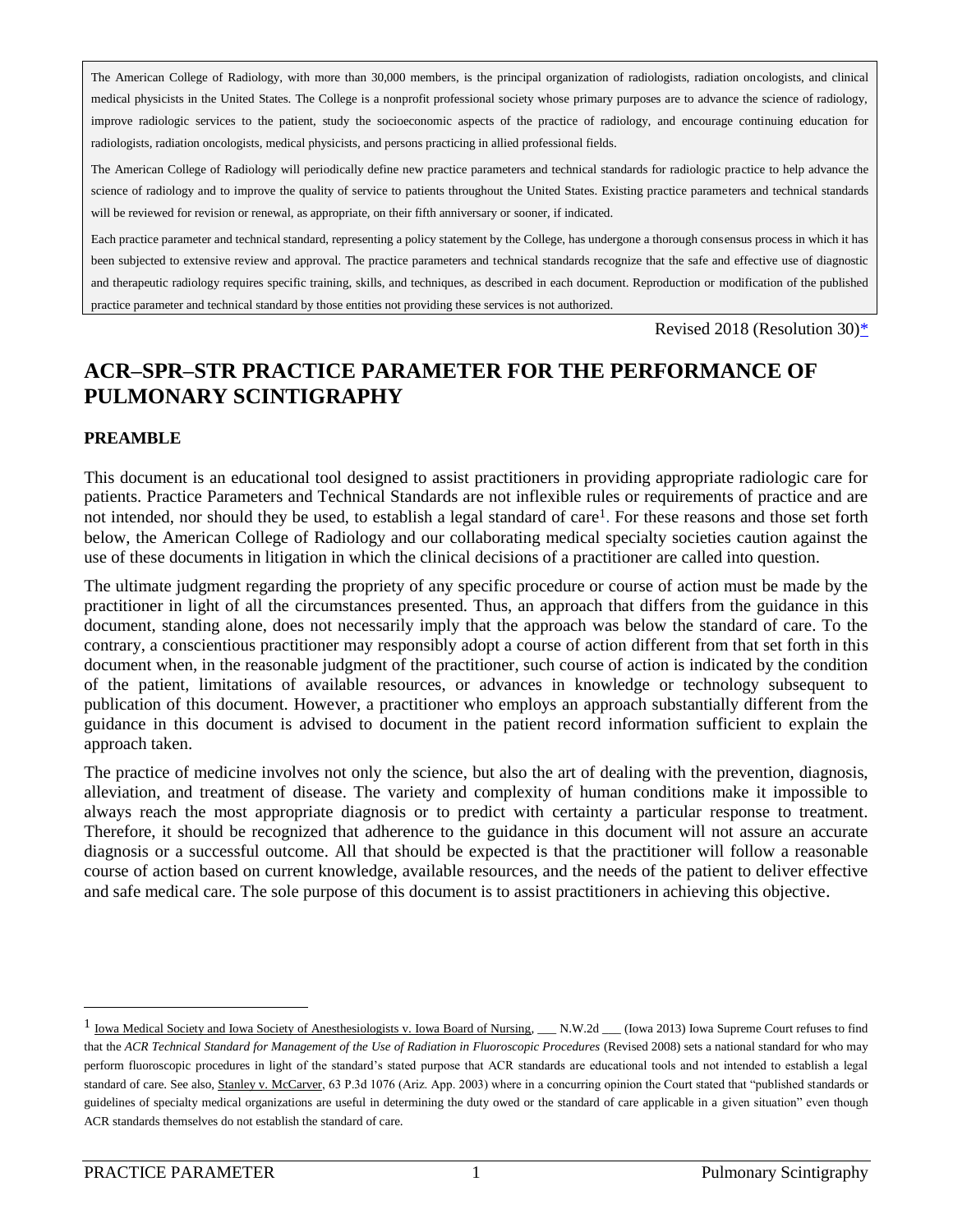## **I. INTRODUCTION**

This practice parameter was revised collaboratively by the American College of Radiology (ACR), the Society for Pediatric Radiology (SPR), and the Society of Thoracic Radiology (STR).

It is intended to guide physicians performing pulmonary scintigraphy in adult and pediatric patients. Properly performed ventilation imaging with aerosolized or gaseous radiopharmaceuticals and perfusion imaging with technetium-99m-labeled perfusion radiopharmaceuticals that localize by temporary capillary blockade are sensitive tools for detecting certain pulmonary abnormalities. The interpretation of pulmonary scintigraphy may be optimized by incorporating clinical data and relevant correlative imaging, including current chest radiography and computed tomography (CT).

Application of this practice parameter should be in accordance with the ACR–SPR Technical [Standard for](https://www.acr.org/-/media/ACR/Files/Practice-Parameters/RadioPharm.pdf)  [Diagnostic Procedures Using Radiopharmaceuticals](https://www.acr.org/-/media/ACR/Files/Practice-Parameters/RadioPharm.pdf) [\[1\]](#page-7-0).

The goal of pulmonary scintigraphy is to detect and, in some cases, to quantify abnormalities of pulmonary perfusion and/or ventilation.

## **II. INDICATIONS AND CONTRAINDICATIONS**

Clinical indications for pulmonary scintigraphy include, but are not limited to, the following:

- A. Indications
	- 1. Assessment of the probability of acute or chronic pulmonary thromboembolic disease, including the evaluation of unexplained pulmonary arterial hypertension [\[5-7\]](#page-7-1). It may be used as an alternative examination or a follow-up examination to CT pulmonary angiography in various clinical settings, including pregnancy [\[2](#page-7-2)[,4,](#page-7-3)[8\]](#page-7-4).
	- 2. Quantification of differential or regional pulmonary function (eg, in predicting postoperative function)
	- 3. Evaluation of transplanted lungs
	- 4. Evaluation of pulmonary or cardiac right-to-left shunts
	- 5. Evaluation of the effects of structural abnormalities of the chest, such as pectus excavatum and congenital diaphragmatic hernia
	- 6. Confirmation of the presence of bronchopleural fistulae
	- 7. Evaluation of chronic pulmonary parenchymal disorders such as cystic fibrosis
- B. Contraindications

There are no absolute contraindications for pulmonary scintigraphy. Potential benefits must outweigh the minor risks of the procedure.

The [ACR–SPR Practice Parameter for Imaging Pregnant or Potentially Pregnant Adolescents and Women with](https://www.acr.org/-/media/ACR/Files/Practice-Parameters/Pregnant-Pts.pdf)  [Ionizing Radiation](https://www.acr.org/-/media/ACR/Files/Practice-Parameters/Pregnant-Pts.pdf) provides useful information on radiation risks to the fetus regardless of source. Information on managing pregnant or potentially pregnant patients undergoing nuclear medicine procedures is available from the International Commission on Radiological Protection [\[9-11\]](#page-7-5).

#### **III. QUALIFICATIONS AND RESPONSIBILITIES OF PERSONNEL**

See the ACR–SPR Technical [Standard for Diagnostic Procedures Using Radiopharmaceuticals](https://www.acr.org/-/media/ACR/Files/Practice-Parameters/RadioPharm.pdf) [\[1\]](#page-7-0).

#### **IV. SPECIFICATIONS OF THE EXAMINATION**

The written or electronic request for pulmonary scintigraphy should provide sufficient information to demonstrate the medical necessity of the examination and allow for its proper performance and interpretation.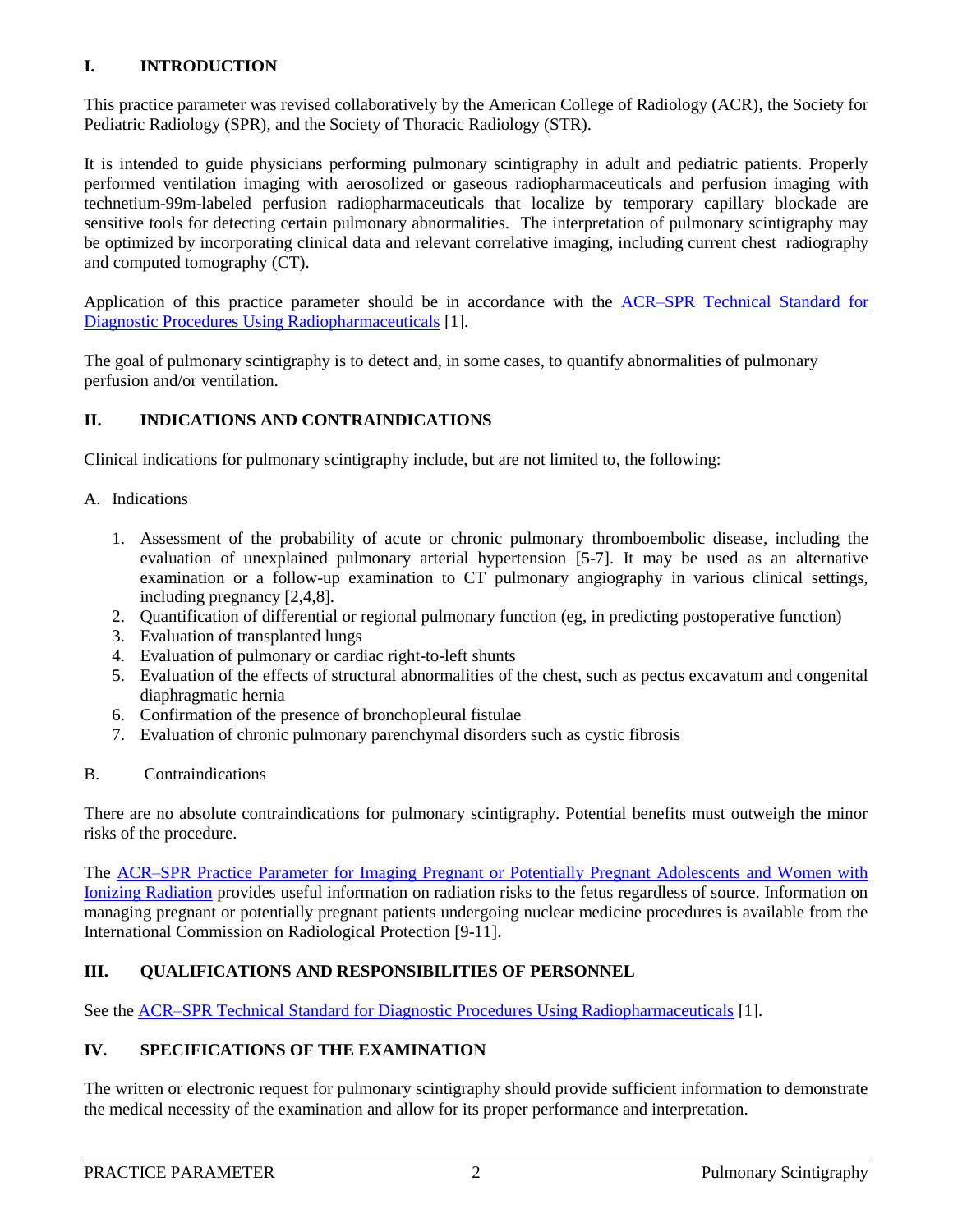Documentation that satisfies medical necessity includes 1) signs and symptoms and/or 2) relevant history (including known diagnoses). Additional information regarding the specific reason for the examination or a provisional diagnosis would be helpful and may at times be needed to allow for the proper performance and interpretation of the examination.

The request for the examination must be originated by a physician or other appropriately licensed health care provider. The accompanying clinical information should be provided by a physician or other appropriately licensed health care provider familiar with the patient's clinical problem or question and consistent with the state's scope of practice requirements. (ACR Resolution 35 adopted in 2006 – revised in 2016, Resolution 12-b)

#### A. Pulmonary Perfusion Imaging

- 1. Radiopharmaceutical **–** Technetium-99m–labeled macroaggregated albumin (MAA) [\[12](#page-7-6)[,13\]](#page-7-7)
	- a. Administered Activity Perfusion After Ventilation
		- i. Adult: 3.0 to 5.0 mCi (111 to 185 MBq)
		- ii. Pediatric: 0.07 mCi/kg (2.6 MBq/kg)
			- a. Minimum 0.4 mCi (14.8 MBq)
				- b. Maximum 5.0 mCi (185 MBq)
	- b. Administered Activity Ventilation After Perfusion or Perfusion Only
		- i. Adult: 1.0 to 3.0 mCi (37 to 111 MBq)
		- ii. Pediatric: 0.03 mCi/kg (1.11 MBq/kg)
			- a. Minimum 0.4 mCi (14.8 MBq)
			- b. Maximum 3.0 mCi (111 MBq)
	- c. MAA Particle Size and Administered Number of Particles

The range of particle sizes should be between 10 and 90 microns in diameter and should not exceed 150 microns. Typically between 200,000 and 700,000 particles should be injected. The administered activity must be sufficient to allow acquisition of diagnostic quality images.

For adult patients with known pulmonary arterial hypertension, a right-to-left shunt, previous pneumonectomy, or pregnancy, the number of particles injected, and, if necessary, administered activity may be decreased to between 100,000 and 150,000 particles.

For pediatric patients, administered activity should be as low as practically achievable for appropriate image quality. The number of particles administered to infants, small children, and children with right-to-left shunts or pulmonary hypertension should depend on the patient's age and the severity of involvement. In these cases, the reduced particle number is based on age and usually ranges from 10,000 up to the adult number of particles.

d. Radiopharmaceutical Administration

The patient should be supine for 10 minutes, if possible, prior to injection. To minimize settling and clumping of technetium-99m–labeled MAA, the vial should be agitated gently before the radiopharmaceutical is withdrawn into the syringe, and then the syringe should be agitated gently prior to intravenous administration of the radiopharmaceutical. A 22-gauge or larger needle is preferred to help reduce the chance of damage to the particles. During intravenous injection, extreme care must be taken not to draw blood back into the syringe to avoid formation of clots, which may produce focal areas of increased radiopharmaceutical activity ("hot spots") on the lung perfusion images. When possible, injection should be directly intravenous, avoiding intravenous tubing and use of indwelling catheters. The patient should remain supine for injection, and infusion should be slow (10 to 15 seconds). If possible, the patient should cough or take several deep breaths prior to and during the injection. If the perfusion examination is performed after an aerosol ventilation study, then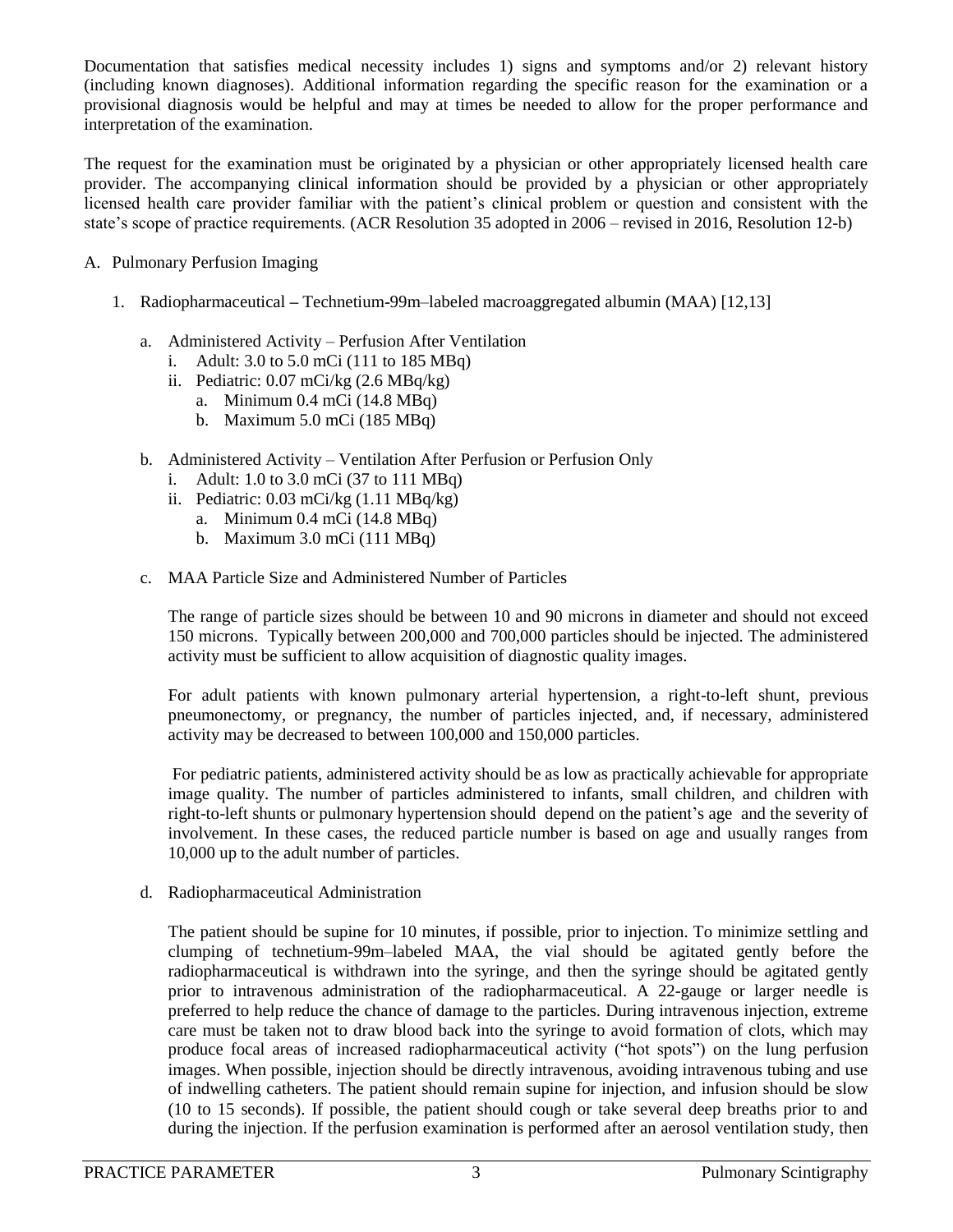the technologist should verify a 3- to 4-fold increase in the perfusion count rate when compared with the ventilation count rate.

e. Imaging

Imaging with single-detector systems should be performed with the patient in the upright (sitting) position, if possible, because doing so provides improved visualization of the costophrenic angles. With dual-detector systems, both the injection and imaging are performed with the patient in the supine position. Imaging may begin immediately after the radiopharmaceutical has been administered. Preferably 8 views (anterior, posterior, bilateral posterior oblique, bilateral anterior oblique and both lateral images) should be obtained for 500,000 to 1,000,000 counts per image. Counts per image may be reduced in infants and small children. For critically ill patients undergoing pulmonary perfusion scintigraphy, a minimum of one anterior view and bilateral anterior oblique views is an acceptable alternative to the usual 8 views.

For the diagnosis of pulmonary embolism, single photon emission CT (SPECT) or SPECT-CT imaging may be used as a supplemental or alternative examination that can aid diagnosis [\[8](#page-7-4)[,13-21\]](#page-7-7). Typical acquisition parameters would be low-energy, high-resolution collimator, a 360-degree orbit with 120 projections (3 degree intervals), and 8 seconds per projection for perfusion imaging. SPECT-CT may provide anatomic correlation that can aid diagnosis.

- B. Pulmonary Ventilation Imaging
	- 1. Radiopharmaceutical Technetium-99m-labeled diethylene-triamine pentacetic acid (DTPA) aerosol

Diethylene-triamine pentacetic acid (DTPA) is most often used because of favorable characteristics that include a relatively fast clearance and rapid renal excretion, which lowers patient radiation exposure.

- a. Administered Activity Perfusion After Ventilation
	- i. 30 to 50 mCi (1,110 to 1,850 MBq) is placed in a nebulizer and agitated with oxygen.
	- ii. Patient inhales to a count rate of 1,000 to 1,600 counts per second (which deposits approximately 1 mCi (37 MBq) in the lungs.
- b. Administered Activity Ventilation After Perfusion
	- i. 30 to 50 mCi (1,110 to 1,850 MBq) is placed in a nebulizer and agitated with oxygen
	- ii. Patient inhales to a count rate of 3 to 4 times that of the perfusion scan count rate.
- c. Radiopharmaceutical Administration

The flow rate should be adjusted to deliver the aerosol droplet size at or below about 1 micron in diameter. Patient cooperation is required for success of the examination. Care should be exercised to prevent spillage of the aerosol into the environment.

d. Imaging

Ventilation images should be acquired in the same projections and with the same collimator used for the perfusion examination.

If SPECT or SPECT-CT is used for perfusion imaging, ventilation imaging would use similar acquisition parameters, but the time per projection may increase by 50% to account for the lower count rate.

2. Radiopharmaceutical – Xenon-133

Xenon-133, a radioactive gas, is administered by mask and requires a delivery and trapping system or external exhaust system.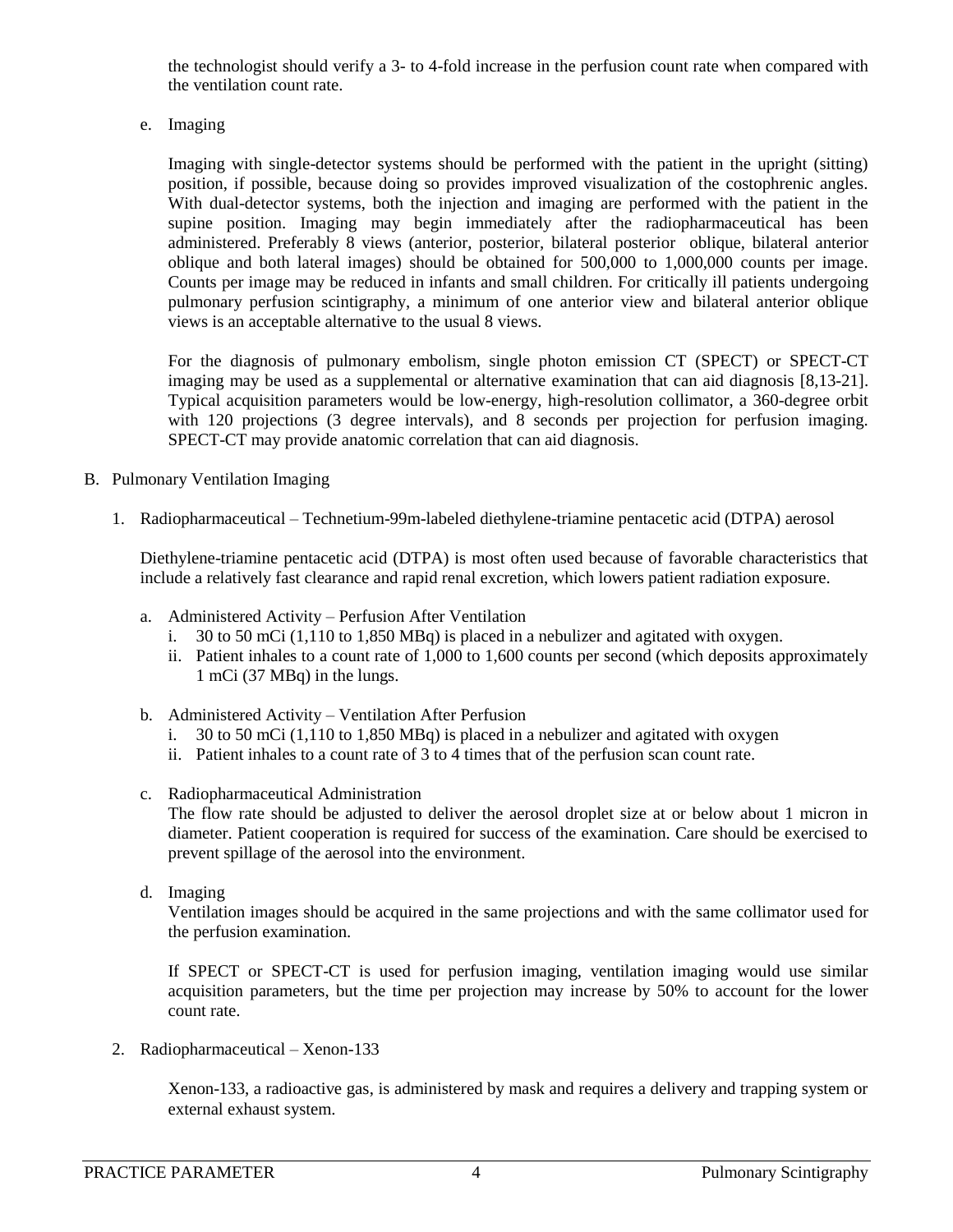- a. Administered Activity
	- i. Adults: 10 to 30 mCi (370 to 1,110 MBq)
	- ii. Pediatrics: 0.3 mCi/kg (11.1 MBq/kg)
		- a. Minimum: 3.0 mCi (111 MBq)

A room with negative pressure ventilation is desirable and is also dependent on the individual state regulatory requirements. Patient cooperation is very important for success of the examination. Care should be exercised to prevent leakage of the radiopharmaceutical into the environment; a xenon trap should be used. Patients who are severely dyspneic or who are on ventilator support may not be able to undergo xenon-133 ventilation imaging. Special adapters may be available to administer xenon-133 through an endotracheal tube. If available, aerosol ventilation imaging may be an alternative for these patients.

b. Imaging

The ventilation phase is usually, but not always, performed before the perfusion phase. Three sets of images are usually obtained, nearly always in the posterior projection with the same collimator used for the perfusion examination. These may be performed as 3 separate image acquisitions or may be acquired as parts of a single dynamic image acquisition. The first is a breath-holding view of the first deep breath after introduction of the radiopharmaceutical ("single breath image"). The second is an "equilibrium" phase, during which the patient rebreathes the xenon-133 and oxygen, usually for 2 to 3 minutes, after which 2 static images at 90 seconds are acquired. The third is the "wash-out phase," during which the patient inhales room air, possibly mixed with oxygen, but exhales into the xenon-133 trap. Serial images are obtained at 15- to 60-second intervals for 3 to 5 minutes or until wash-out is complete, whichever comes first. Right and left posterior oblique equilibrium images may also be obtained early in the "equilibrium phase" and/or during wash-out (typically obtained during the third and fourth minutes of wash-out) to provide additional information about the location of ventilation abnormalities.

## **V. EQUIPMENT SPECIFICATIONS**

A single or multidetector planar or SPECT gamma camera may be used. Low-energy all-purpose/general-purpose (LEAP/GAP) or high-resolution parallel hole collimators may be used. Optionally, a SPECT-CT camera may be used

## **VI. OTHER CONSIDERATIONS**

For examinations performed to assess for acute pulmonary thromboembolic disease, several sets of interpretive criteria have been validated and may be used for guidance, such as the modified PIOPED II criteria (either with or without ventilation imaging), PISAPED criteria, Trinary system, or modified Biello criteria. The overall interpretation of the examination should also take into account the clinical pretest likelihood of pulmonary embolism and the results of any previously performed imaging studies, laboratory tests, or other clinical evaluations.

For patients being studied for acute pulmonary embolic disease, current chest radiographic images, preferably posteroanterior and lateral, should be obtained and inspected by the interpreting physician to ascertain whether confounding conditions (eg, pneumonias, tumors, congestive heart failure, pleural effusions, pneumothoraces) are present. Optimally, chest radiographic images should be obtained immediately before or after scintigraphy or, after any change in cardiopulmonary status, usually within 24 hours of the scintigraphic examination.

If available, prior pulmonary scintigrams, chest CT images, or abdominal CT images (if the abdominal CT examination includes the lower lungs) should be reviewed to evaluate for chronic unresolved pulmonary emboli or other persistent abnormalities.

Quantitative measures of differential or regional lung perfusion (comparing lungs or dividing each lung into halves or thirds and calculating the percentage of total counts in each region) may be useful in nonembolic and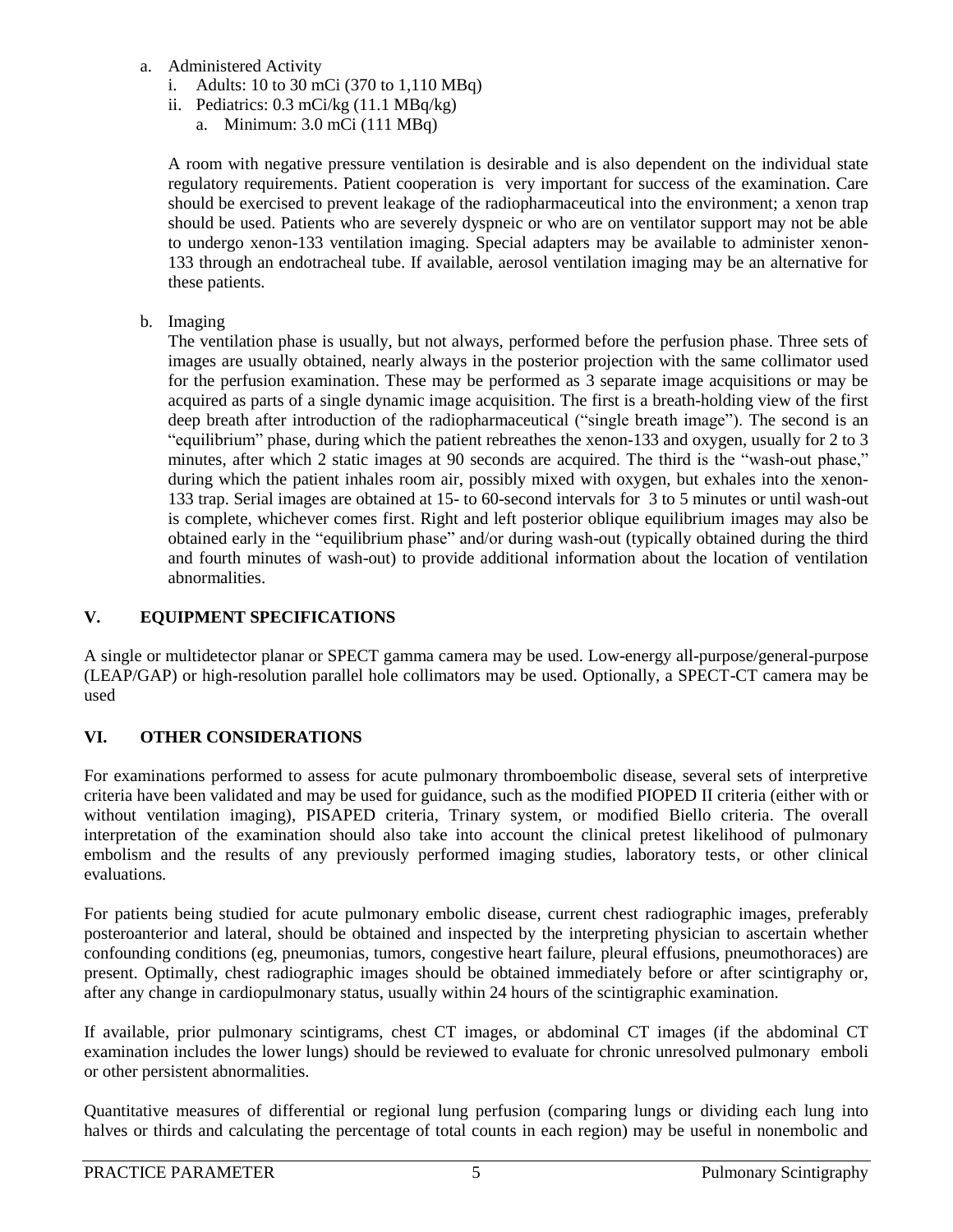preoperative disease assessment and evaluation of post–lung transplant patients. Quantitative comparison of regional perfusion and ventilation may also be useful.

If a patient with an abnormal lung scan is diagnosed as having pulmonary emboli, a follow-up perfusion lung scan should be considered to establish a baseline for continued evaluation, particularly in patients with comorbid cardiopulmonary disease and/or a large initial perfusion deficit. Preferably, this follow-up examination should be performed 1 to 3 months following the initial thromboembolic episode.

## **VII. DOCUMENTATION**

Reporting should be in accordance with the [ACR Practice Parameter for Communication of Diagnostic Imaging](https://www.acr.org/-/media/ACR/Files/Practice-Parameters/CommunicationDiag.pdf)  [Findings](https://www.acr.org/-/media/ACR/Files/Practice-Parameters/CommunicationDiag.pdf) [\[22\]](#page-8-1).

The report should include the radiopharmaceutical, administered activity, and route of administration, as well as any other pharmaceuticals administered, also with dosage and route of administration.

## **VIII. RADIATION SAFETY**

Radiologists, medical physicists, registered radiologist assistants, radiologic technologists, and all supervising physicians have a responsibility for safety in the workplace by keeping radiation exposure to staff, and to society as a whole, "as low as reasonably achievable" (ALARA) and to assure that radiation doses to individual patients are appropriate, taking into account the possible risk from radiation exposure and the diagnostic image quality necessary to achieve the clinical objective. All personnel that work with ionizing radiation must understand the key principles of occupational and public radiation protection (justification, optimization of protection and application of dose limits) and the principles of proper management of radiation dose to patients (justification, optimization and the use of dose reference levels) [http://www-pub.iaea.org/MTCD/Publications/PDF/Pub1578\\_web-57265295.pdf.](http://www-pub.iaea.org/MTCD/Publications/PDF/Pub1578_web-57265295.pdf)

Facilities and their responsible staff should consult with the radiation safety officer to ensure that there are policies and procedures for the safe handling and administration of radiopharmaceuticals and that they are adhered to in accordance with ALARA. These policies and procedures must comply with all applicable radiation safety regulations and conditions of licensure imposed by the Nuclear Regulatory Commission (NRC) and by state and/or other regulatory agencies. Quantities of radiopharmaceuticals should be tailored to the individual patient by prescription or protocol.

Nationally developed guidelines, such as the ACR's **Appropriateness Criteria**®, should be used to help choose the most appropriate imaging procedures to prevent unwarranted radiation exposure.

Additional information regarding patient radiation safety in imaging is available at the Image Gently® for children [\(www.imagegently.org\)](http://www.imagegently.org/) and Image Wisely® for adults [\(www.imagewisely.org\)](http://www.imagewisely.org/) websites. These advocacy and awareness campaigns provide free educational materials for all stakeholders involved in imaging (patients, technologists, referring providers, medical physicists, and radiologists).Radiation exposures or other dose indices should be measured and patient radiation dose estimated for representative examinations and types of patients by a Qualified Medical Physicist in accordance with the applicable ACR Technical Standards. Regular auditing of patient dose indices should be performed by comparing the facility's dose information with national benchmarks, such as the ACR Dose Index Registry, the NCRP Report No. 172, Reference Levels and Achievable Doses in Medical and Dental Imaging: Recommendations for the United States or the Conference of Radiation Control Program Director's National Evaluation of X-ray Trends. (ACR Resolution 17 adopted in 2006 – revised in 2009, 2013, Resolution 52).

## **IX. QUALITY CONTROL AND IMPROVEMENT, SAFETY, INFECTION CONTROL, AND PATIENT EDUCATION**

Policies and procedures related to quality, patient education, infection control, and safety should be developed and implemented in accordance with the ACR Policy on Quality Control and Improvement, Safety, Infection Control,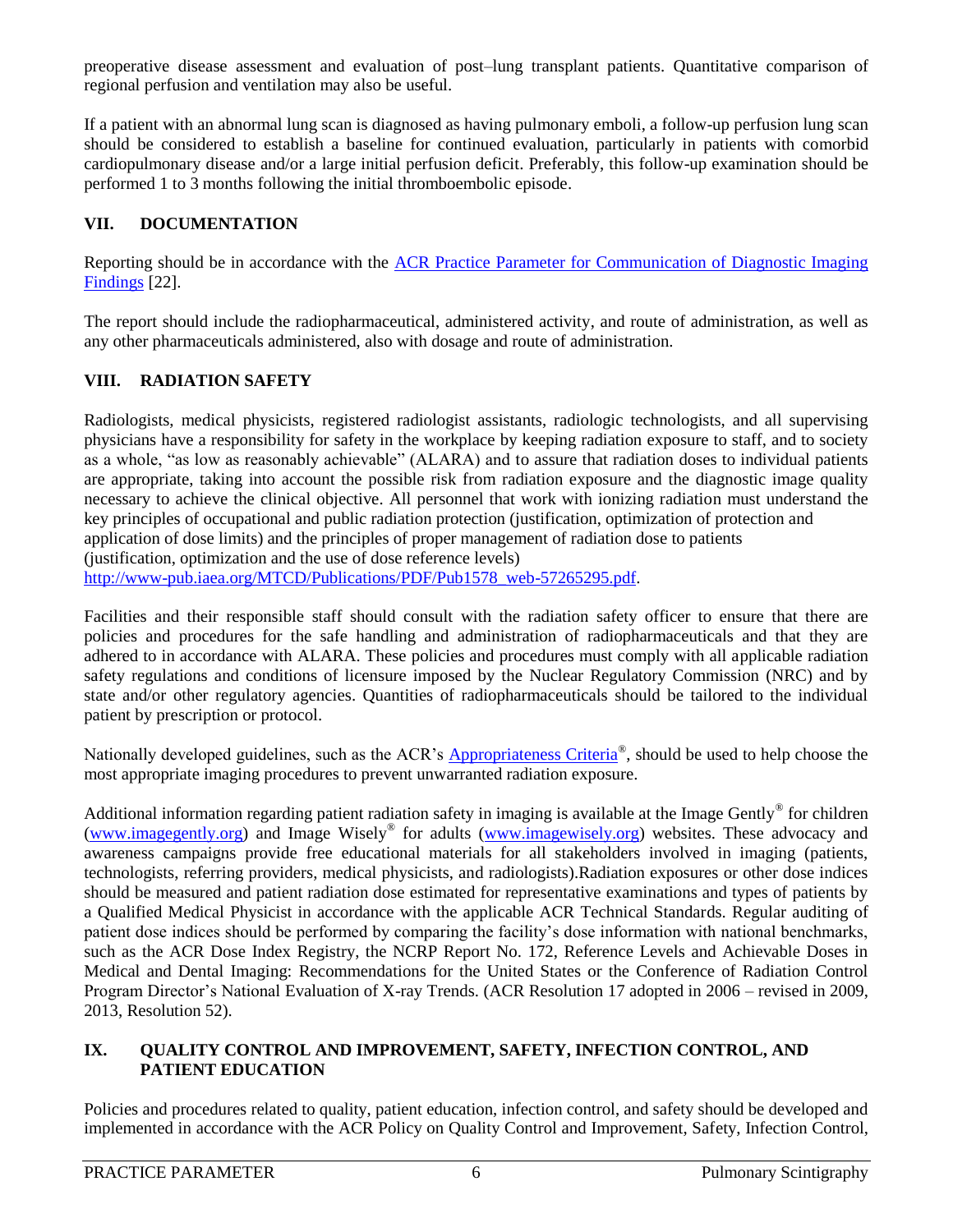and Patient Education appearing under the heading *Position Statement on QC & Improvement, Safety, Infection Control*, *and Patient Education* on the ACR website [\(https://www.acr.org/Clinical-Resources/Practice-](https://www.acr.org/Clinical-Resources/Practice-Parameters-and-Technical-Standards)[Parameters-and-Technical-Standards\)](https://www.acr.org/Clinical-Resources/Practice-Parameters-and-Technical-Standards).

Equipment performance monitoring should be in accordance with the [ACR–AAPM Technical Standard for](https://www.acr.org/-/media/ACR/Files/Practice-Parameters/Gamma-Cam.pdf)  [Nuclear Medical Physics Performance Monitoring of Gamma Cameras](https://www.acr.org/-/media/ACR/Files/Practice-Parameters/Gamma-Cam.pdf) [\[23\]](#page-8-2).

#### **ACKNOWLEDGEMENTS**

This practice parameter was revised according to the process described under the heading *The Process for Developing ACR Practice Guidelines and Technical Standards* on the ACR website [\(https://www.acr.org/Clinical-Resources/Practice-Parameters-and-Technical-Standards\)](https://www.acr.org/Clinical-Resources/Practice-Parameters-and-Technical-Standards) by the Committee on Practice Parameters and Technical Standards – Nuclear Medicine and Molecular Imaging of the ACR Commission on Nuclear Medicine and Molecular Imaging and the Committee on Practice Parameters – Pediatric Radiology of the ACR Commission on Pediatric Radiology in collaboration with the SPR and the STR.

Collaborative Committee – members represent their societies in the initial and final revision of this practice parameter

Lee K. Collins, MD Victor J. Seghers, MD, PhD Joanna R. Fair, MD, PhD S. Ted Treves, MD Erin C. Grady, MD

ACR SPR STR

Murray D. Becker, MD, PhD, FACR Michael J. Gelfand, MD Paul P. Cronin, MB, BCh, BAO, FACR

Committee on Practice Parameters and Technical Standards – Nuclear Medicine and Molecular Imaging (ACR Committee responsible for sponsoring the draft through the process)

Kevin P. Banks, MD, Co-Chair **Example 20** Erin C. Grady, MD Richard K. J. Brown, MD, FACR, Co-Chair Edward D. Green, MD Alexandru C. Bageac, MD, MBA Jeffrey S. Kempf, MD, FACR Twyla B. Bartel, DO Jennifer J. Kwak, MD Murray D. Becker, MD, PhD, FACR Charito Love, MD Erica J. Cohen, DO, MPH Syam P. Reddy, MD Joanna R. Fair, MD **Rathan M. Subramaniam, MD, PhD, MPH** Perry S. Gerard, MD, FACR Stephanie P. Yen, MD

Committee on Practice Parameters – Pediatric Radiology (ACR Committee responsible for sponsoring the draft through the process)

Beverley Newman, MB, BCh, BSc, FACR, Chair Sue C. Kaste, DO Lorna P. Browne, MB, BCh Tal Laor, MD Timothy J. Carmody, MD, FACR Terry L. Levin, MD, FACR Brian D. Coley, MD, FACR Marguerite T. Parisi, MD, MS Lee K. Collins, MD Sumit Pruthi, MBBS Monica S. Epelman, MD Nancy K. Rollins, MD Lynn Ansley Fordham, MD, FACR Pallavi Sagar, MD Kerri A. Highmore, MD

Don C. Yoo, MD, FACR, Chair of the Commission Nuclear Medicine and Nuclear Medicine Marta Hernanz-Schulman, MD, FACR, Chair, Commission on Pediatric Radiology Jacqueline Anne Bello, MD, FACR, Chair, Commission on Quality and Safety Matthew S. Pollack, MD, FACR, Chair, Committee on Practice Parameters and Technical Standards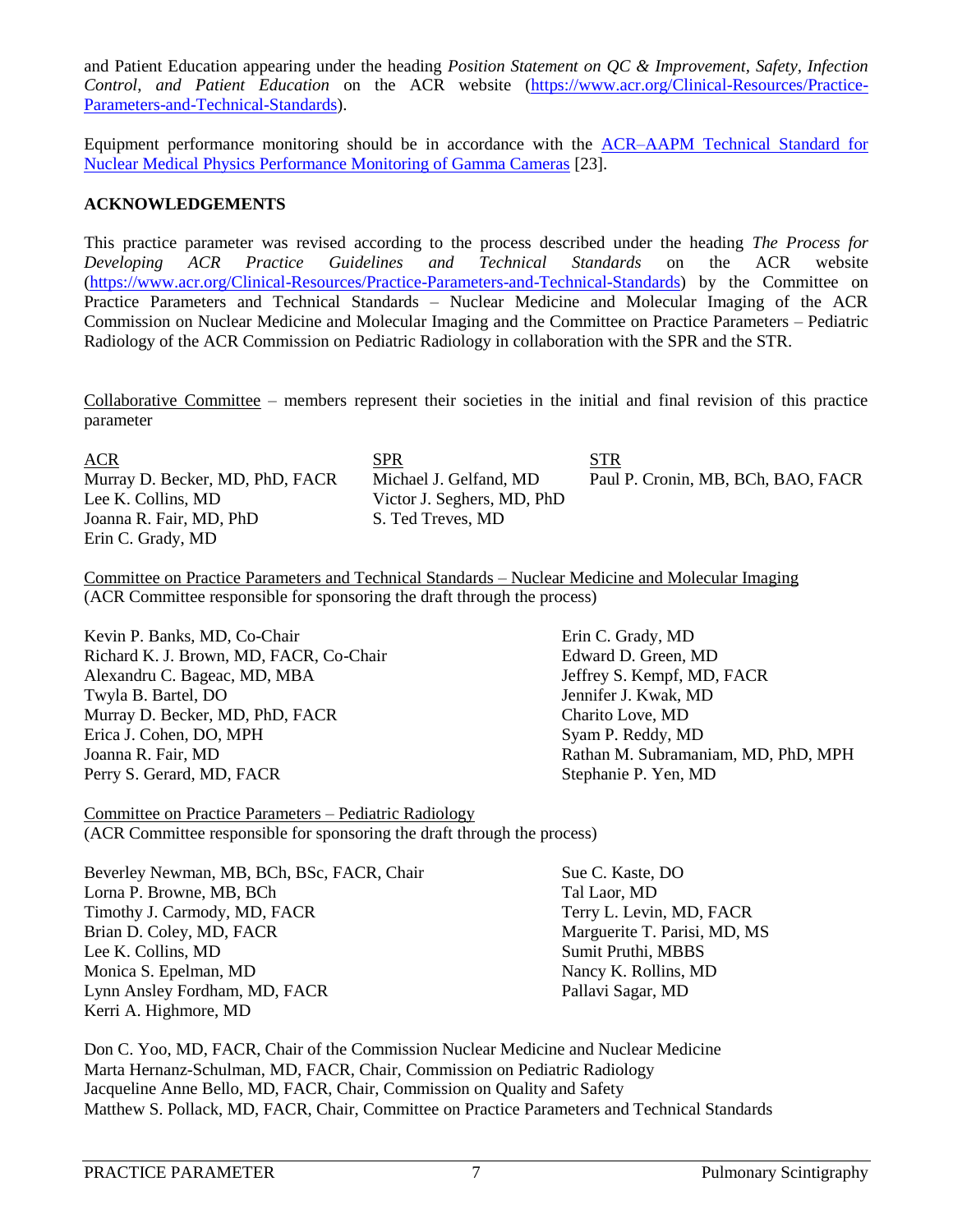Comments Reconciliation Committee Darlene F. Metter, MD, FACR, Chair Michael J. Gelfand, MD Amy L. Kotsenas, MD, FACR, Co-Chair Erin C. Grady, MD Kevin P. Banks, MD Denzil J. Hawes-Davis, DO Murray D. Becker, MD, PhD, FACR Marta Hernanz-Schulman, MD, FACR Richard K. J. Brown, MD, FACR Matthew S. Pollack, MD, FACR Lee K. Collins, MD Victor J. Seghers, MD, PhD Paul P. Cronin, MB, BCh, BAO, FACR Timothy L. Swan, MD, FACR, FSIR Richard Duszak, Jr., MD, FACR S. Ted Treves, MD Joanna R. Fair, MD, PhD Don C. Yoo, MD, FACR

Jacqueline Anne Bello, MD, FACR Beverley Newman, MD, BCh, BSc, FACR

#### **REFERENCES**

- <span id="page-7-0"></span>1. American College of Radiology. ACR–SPR technical standard for diagnostic procedures using radiopharmaceuticals 2016; Available at: https:/[/www.acr.org/-/media/ACR/Files/Practice-](http://www.acr.org/-/media/ACR/Files/Practice-Parameters/RadioPharm.pdf)[Parameters/RadioPharm.pdf.](http://www.acr.org/-/media/ACR/Files/Practice-Parameters/RadioPharm.pdf) Accessed December 12, 2016.
- <span id="page-7-2"></span>2. Jha S, Ho A, Bhargavan M, Owen JB, Sunshine JH. Imaging evaluation for suspected pulmonary embolism: what do emergency physicians and radiologists say? *AJR. American journal of roentgenology.*  2010;194(1):W38-48.
- 3. Schembri GP, Miller AE, Smart R. Radiation dosimetry and safety issues in the investigation of pulmonary embolism. *Seminars in nuclear medicine.* 2010;40(6):442-454.
- <span id="page-7-3"></span>4. Sostman HD, Miniati M, Gottschalk A, Matta F, Stein PD, Pistolesi M. Sensitivity and specificity of perfusion scintigraphy combined with chest radiography for acute pulmonary embolism in PIOPED II. *Journal of nuclear medicine : official publication, Society of Nuclear Medicine.* 2008;49(11):1741-1748.
- <span id="page-7-1"></span>5. Tunariu N, Gibbs SJ, Win Z, et al. Ventilation-perfusion scintigraphy is more sensitive than multidetector CTPA in detecting chronic thromboembolic pulmonary disease as a treatable cause of pulmonary hypertension. *Journal of nuclear medicine : official publication, Society of Nuclear Medicine.*  2007;48(5):680-684.
- 6. Wilkens H, Lang I, Behr J, et al. Chronic thromboembolic pulmonary hypertension (CTEPH): updated Recommendations of the Cologne Consensus Conference 2011. *International journal of cardiology.* 2011;154 Suppl 1:S54-60.
- 7. He J, Fang W, Lv B, et al. Diagnosis of chronic thromboembolic pulmonary hypertension: comparison of ventilation/perfusion scanning and multidetector computed tomography pulmonary angiography with pulmonary angiography. *Nuclear medicine communications.* 2012;33(5):459-463.
- <span id="page-7-4"></span>8. Leung AN, Bull TM, Jaeschke R, et al. An official American Thoracic Society/Society of Thoracic Radiology clinical practice guideline: evaluation of suspected pulmonary embolism in pregnancy. American journal of respiratory and critical care medicine. 2011;184(10):1200-1208.
- <span id="page-7-5"></span>9. American College of Radiology. ACR–SPR practice parameter for imaging pregnant or potentially pregnant adolescents and women with ionizing radiation 2013; Available at: https:/[/www.acr.org/-](http://www.acr.org/-/media/ACR/Files/Practice-Parameters/Pregnant-Pts.pdf) [/media/ACR/Files/Practice-Parameters/Pregnant-Pts.pdf.](http://www.acr.org/-/media/ACR/Files/Practice-Parameters/Pregnant-Pts.pdf) Accessed December 12, 2016.
- 10. Demeter S, Applegate KE, Perez M. Internet-based ICRP resource for healthcare providers on the risks and benefits of medical imaging that uses ionising radiation. *Annals of the ICRP.* 2016;45(1 Suppl):148-155.
- 11. International Commission on Radiological Protection. *Pregnancy and medical radiation*ICRP Publication 84, Annals of the ICRP 2000; 30:1.
- <span id="page-7-6"></span>12. Lassmann M, Treves ST. Paediatric radiopharmaceutical administration: harmonization of the 2007 EANM paediatric dosage card (version 1.5.2008) and the 2010 North American consensus guidelines. European journal of nuclear medicine and molecular imaging. 2014;41(5):1036-1041.
- <span id="page-7-7"></span>13. Gelfand MJ, Parisi MT, Treves ST. Pediatric radiopharmaceutical administered doses: 2010 North American consensus guidelines. Journal of nuclear medicine : official publication, Society of Nuclear Medicine. 2011;52(2):318-322.
- 14. Gutte H, Mortensen J, Jensen CV, et al. Comparison of V/Q SPECT and planar V/Q lung scintigraphy in diagnosing acute pulmonary embolism. *Nuclear medicine communications.* 2010;31(1):82-86.
- 15. Le Duc-Pennec A, Le Roux PY, Cornily JC, et al. Diagnostic accuracy of single-photon emission tomography ventilation/perfusion lung scan in the diagnosis of pulmonary embolism. *Chest.* 2012;141(2):381-387.